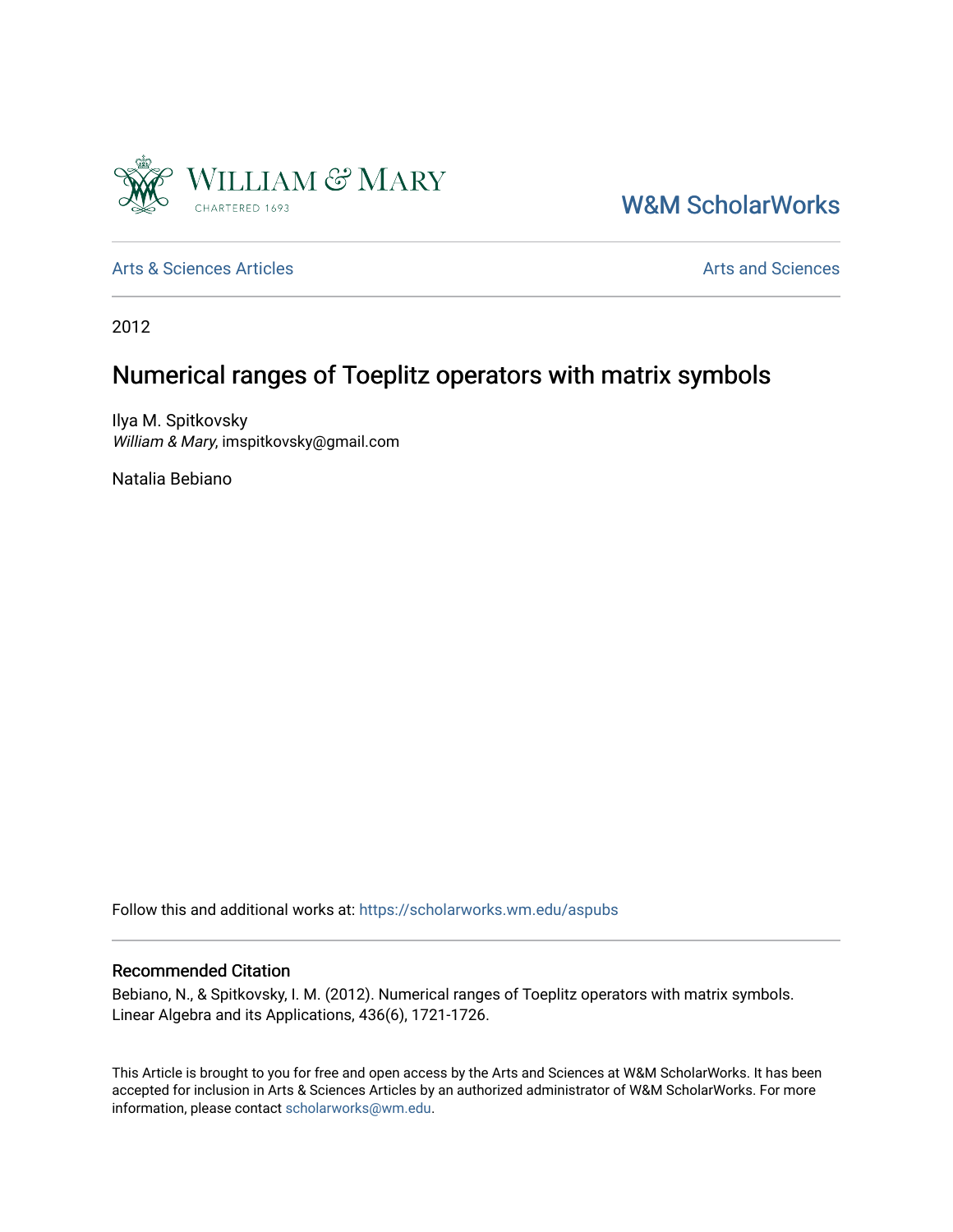### [Linear Algebra and its Applications 436 \(2012\) 1721–1726](http://dx.doi.org/10.1016/j.laa.2011.06.019)



## Numerical ranges of Toeplitz operators with matrix symbols  $\dot{x}$ Natalia Bebiano<sup>a</sup>, Ilya M. Spitkovsky <sup>b,∗</sup>

<sup>a</sup> *Department of Mathematics, Faculty of Science and Technology, University of Coimbra, P.O. Box 3008, 3001-454 Coimbra, Portugal* <sup>b</sup> *Department of Mathematics, College of William & Mary, Williamsburg, VA 23187-8795, USA*

### ARTICLE INFO ABSTRACT

*Article history:* Received 26 October 2010 Accepted 13 June 2011 Available online 1 November 2011

Submitted by T. Laffey

To Professor Dias da Silva, in recognition of his outstanding contributions to Linear Algebra

For Toeplitz operators acting on the vector Hardy space  $H^2$  with definite or indefinite metric, the closure of the respective numerical range is completely described. In the definite case, some observations regarding its boundary are also made.

© 2011 Elsevier Inc. All rights reserved.

*AMS classification:* 47A12 47B35 47B50

*Keywords:* Toeplitz operators Numerical range

### **1. Introduction**

Let *A* be a bounded linear operator acting on a Hilbert space *H* endowed with the scalar product -., .. The classical *numerical range* is the subset of the complex plane C defined by

 $W(A) = \{ \langle Af, f \rangle / \langle f, f \rangle : f \in H, f \neq 0 \}.$ 

This concept is a useful tool in the study of matrices and operators and has been extensively investigated, see e.g. [\[1](#page-6-0)[,2](#page-6-1)]. In particular, it is known that *W*(*A*) is a convex set (the Toeplitz–Hausdorff theorem) whose closure contains the spectrum  $\sigma(A)$  of A. So, in particular

Corresponding author.

0024-3795/\$ - see front matter © 2011 Elsevier Inc. All rights reserved. doi[:10.1016/j.laa.2011.06.019](http://dx.doi.org/10.1016/j.laa.2011.06.019)

 $*$  Research of the first author, as well as of the second author during his visits to the University of Coimbra, was supported by Project PTDC/MAT/69613/2006.

*E-mail addresses:* bebiano@mat.uc.pt (N. Bebiano), ilya@math.wm.edu, imspitkovsky@gmail.com (I.M. Spitkovsky).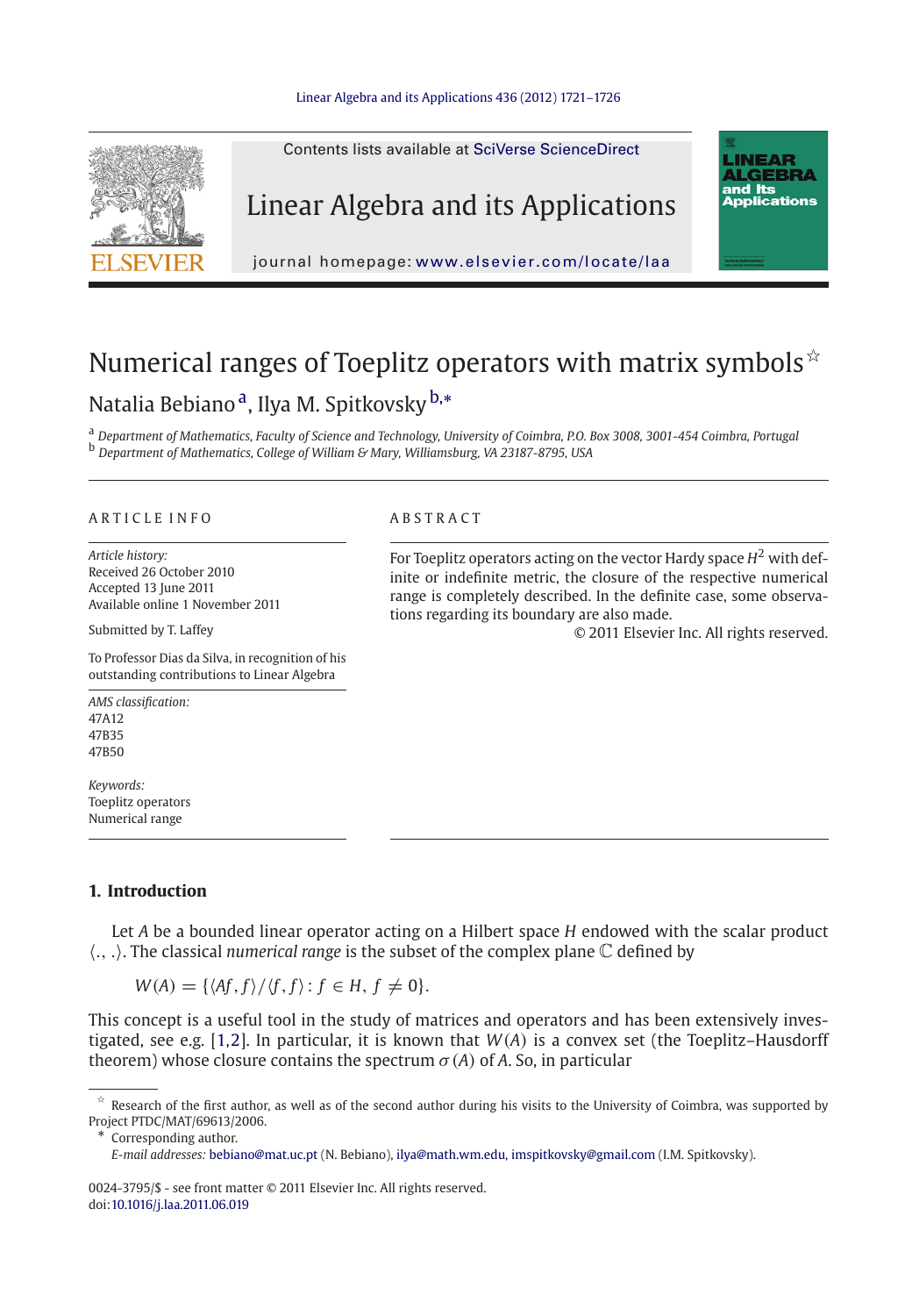$\text{clos } W(A) \supset \text{conv } \sigma(A),$ 

where of course clos and conv stand for the operations of taking closure and convex hull, respectively.

There are several classes of operators *A* for which a complete description of *W*(*A*) is known. We mention here the case of low (2- or 3-) dimensional underlying space *H* on the one side, and of normal and quadratic operators on infinite-dimensional *H*, on the other. However, in most of the cases there is not much information beyond the general properties mentioned above.

In this paper we are concerned with the numerical ranges of *Toeplitz operators*. Let us introduce the pertinent notation.

For any vector space *X* below,  $X_n$  ( $X_{n\times n}$ ) will stand for the space of *n*-columns (respectively,  $n \times n$ matrices) with entries in *X*. The role of *X* will be played, in particular, by the Lebesgue spaces  $L^2$  and *L*∞ on the unit circle  $\mathbb T$  and their subspaces (the Hardy spaces) *H*<sup>2</sup> and *H*<sup>∞</sup> consisting of functions analytically extendable into the unit disk  $\mathbb D$ . In addition,  $L_n^2$  will be supplied with the standard Hilbert space structure, and *P* will stand for the *Riesz projection*, that is, the orthogonal projection of  $L^2_n$  onto  $H_n^2$ , acting entry-wise.

With any  $a \in L^{\infty}_{n \times n}$  there is associated the *multiplication operator M<sub>a</sub>* acting on  $L^{2}_{n}$  according to

 $(M<sub>a</sub>f)(t) = a(t)f(t)$  *a.e.* 

and the *Toeplitz operator*  $T_a$  defined on  $H_n^2$  by the formula

 $T_a = PM_aP$ .

The (matrix) function *a* is called the *symbol* of *Ta*.

For  $n = 1$ , the numerical range of  $T_a$  was characterized by Klein in [\[3](#page-6-2)]. Namely,  $W(T_a)$  is the relative interior of conv  $\sigma(T_a)$ . By Brown–Halmos theorem the latter set coincides with conv  $\mathcal{R}(a)$ , where  $R(a)$  stands for the essential range of a. (Recall that the latter by definition consists of  $z$  such that the preimage of any neighborhood of *z* under *a* has positive measure.) In this form, Klein's result to some extent can be carried over to the case *n* > 1. This is discussed in Section [2.](#page-2-0) In Section [3](#page-4-0) we obtain a parallel result for the indefinite numerical range.

### <span id="page-2-0"></span>**2. The definite case**

A moment's thought reveals that the numerical ranges of Toeplitz operators with *n* > 1 do not have to be (relatively) open. Consider for example a 2×2 diagonal matrix function *a* with the diagonal entries  $a_1$ ,  $a_2$  such that  $\mathcal{R}(a_1)$  is a triple of non-collinear points  $z_1$ ,  $z_2$ ,  $z_3$  while  $\mathcal{R}(a_2) = \{z_1, z_2\}$ . Since  $T_a = T_{a_1} \oplus T_{a_2}$ 

$$
W(T_a) = \text{conv}\{W(T_{a_1}), W(T_{a_2})\}
$$

is the triangle with the vertices  $z_1$ ,  $z_2$ ,  $z_3$  with the side  $(z_1, z_2)$  included and the other two excluded. Note that in this example  $\mathcal{R}(a) = \mathcal{R}(a_1)$ , so that  $W(T_a)$  cannot be characterized completely only in terms of  $R(a)$ . However, its closure still can.

<span id="page-2-2"></span>**Theorem 1.** *The closures of the sets W*(*Ta*) *and W*(*Ma*) *are the same, and coincide with*

<span id="page-2-1"></span>
$$
conv\{W(A): A \in \mathcal{R}(a)\}.
$$
 (1)

<span id="page-2-3"></span>**Proof.** To show that

$$
\text{clos } W(T_a) = \text{clos } W(M_a), \tag{2}
$$

one might proceed as follows. Since the sets in question are convex, it suffices to show that they have the same supporting lines in every direction. Multiplying the symbol *a* by *ei*<sup>θ</sup> , we may without loss of generality consider vertical supporting lines only, lying to the right of the respective sets. Their location corresponds to the rightmost point of the spectrum of Re  $T_a = T_{Re a}$  and Re  $M_a = M_{Re a}$ , respectively.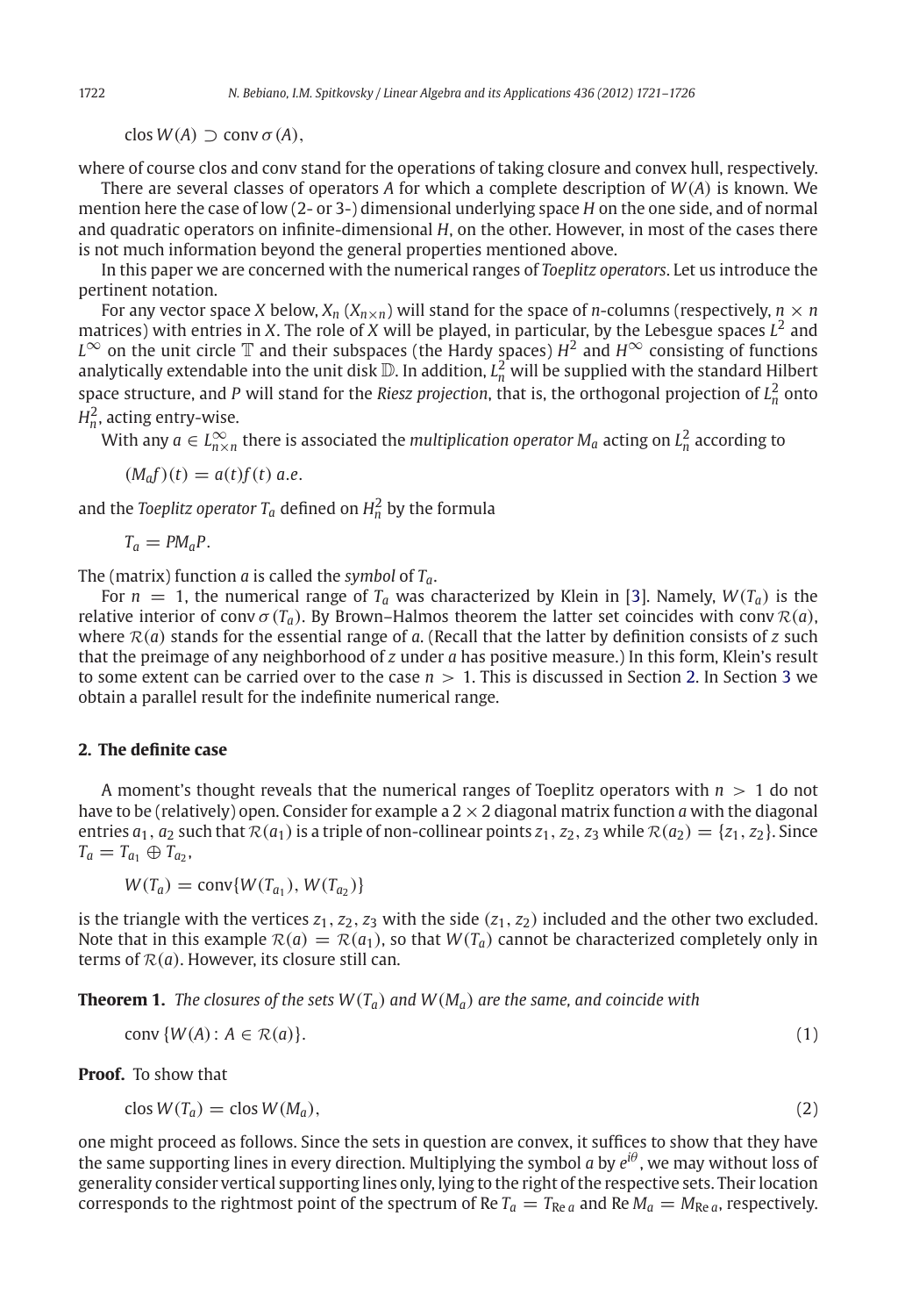Thus, it suffices to show that for a Hermitian symbol *h* the rightmost point of the spectrum of *Th* and *Mh* is the same. Shifting *h* by a positive multiple of the identity, we may without loss of generality suppose that it is positive definite. But then the rightmost point of the spectrum is indeed the same and equals ess sup  $||h(t)||$ .

<span id="page-3-0"></span>It remains to compare the closure of say  $W(M_a)$  with the set [\(1\)](#page-2-1). Any point of  $W(M_a)$ , by definition, is of the form

$$
\int_{\mathbb{T}} x^*(t) a(t) x(t) dt,
$$
\n(3)

where *x* is a unit vector in  $L_n^2$ . Approximating *x* and *a* by vector- (respectively, matrix-) functions with finitely many values and keeping the values *Aj* of the approximation of *a* in the essential range of *a*, we see that this approximation is a convex combination of expressions of the form *x*<sup>∗</sup> *<sup>j</sup> Ajxj*, with *xj* being unit vectors in C*n*. Since

$$
x_j^* A_j x_j \in W(A_j),
$$

their convex combinations lie in [\(1\)](#page-2-1). Considering that convex hulls of compact sets in  $\mathbb{R}^n$  are compact, the integral [\(3\)](#page-3-0) itself lies there. Thus,

$$
clos W(M(a)) \subseteq conv \{W(A) : A \in \mathcal{R}(a)\}.
$$

To prove the converse inclusion, we just need to show that for any  $A \in \mathcal{R}(a)$  the set  $W(A)$  lies in the closure of  $W(M_a)$ , since the latter is convex. To this end, take  $z = x^*Ax$  (where *x* is an arbitrary constant unit vector in  $\mathbb{C}_n$  and let

$$
x_s(t) = \begin{cases} x & \text{if } \|A - a(t)\| < s, \\ 0 & \text{otherwise.} \end{cases}
$$

Normalizing this vector-function in  $L_n^2$  (which we can do, because it differs from zero on a set of positive measure for any  $s > 0$ , due to the definition of the essential range) and letting  $s \to 0$  we see that the corresponding points in  $W(M_a)$  converge to  $z.$   $\Box$ 

Note that the first part of the proof of Theorem [1](#page-2-2) among other things makes use of the fact that the norms of *Th* and *Mh* are the same. Mimicking the proof of this fact, instead of simply using it, yields the following.

*Alternative proof of* [\(2\)](#page-2-3). Since  $T_a$  is a compression of  $M_a$ , the inclusion  $W(T_a) \subseteq W(M_a)$  holds. Of course, this implies one of the inclusions in [\(2\)](#page-2-3).

To prove the reverse inclusion, consider  $z \in W(M_a)$ . Then  $z = \langle af, f \rangle / \langle f, f \rangle$  for some  $f \in L^2_n$ . Approximating *f* by trigonometric polynomials *g*, we see that in any neighborhood of *z* there are points of the form  $\langle ag, g \rangle / \langle g, g \rangle$ . In its turn,  $g(z) = z^{-k}h(z)$  for some  $k \in \mathbb{N}$  and  $h \in H_2^n$ . Since multiplication by *z* is a unitary operator on  $L_n^2$  commuting with  $M_a$ ,

$$
\frac{\langle ag, g \rangle}{\langle g, g \rangle} = \frac{\langle ah, h \rangle}{\langle h, h \rangle} = \frac{\langle aPh, Ph \rangle}{\langle h, h \rangle} = \frac{\langle PaPh, h \rangle}{\langle h, h \rangle} \in W(T_a).
$$

Consequently,  $W(M_a) \subseteq \text{clos } W(T_a)$ .

We chose to present the alternative proof here because it is more universal, and therefore useful in the indefinite setting of Section [3.](#page-4-0)

To illustrate Theorem [1,](#page-2-2) consider

<span id="page-3-1"></span>
$$
a = \begin{bmatrix} 0 & 2\phi \\ 0 & 0 \end{bmatrix},\tag{4}
$$

where  $\phi \in L^{\infty}$  is such that  $\mathcal{R}(\phi) \subset \mathbb{T}$ .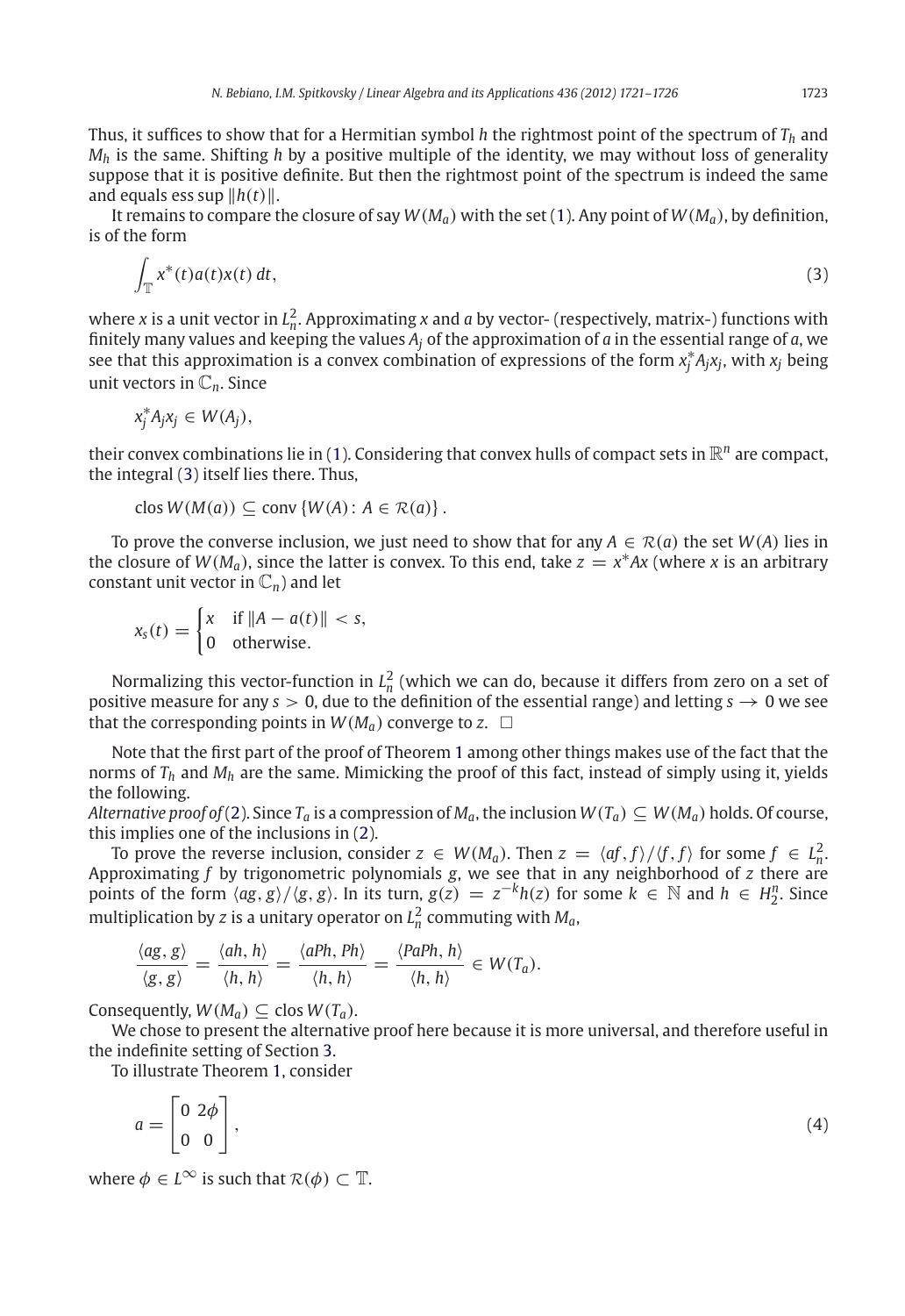**Theorem 2.** Let a be given by [\(4\)](#page-3-1). Then  $W(T_a)$  is either the closure of the unit disk  $\mathbb D$  or  $\mathbb D$  itself, depending *on whether or not* φ *is the ratio of two inner functions.*

As it was observed in [\[4](#page-6-3)], due to the Bourgain's result [\[5\]](#page-6-4) all unimodular functions on  $\mathbb T$  are representable as such ratios, up to the so called "trivial" factors. Nevertheless, both possibilities occur.

**Proof.** Observe first of all that  $W(a(t)) = \text{clos } \mathbb{D}$  a.e. on  $\mathbb{T}$ , so that the set [\(1\)](#page-2-1) is the closed unit disk. By Theorem [1](#page-2-2) then

 $\text{clos } W(T_a) = \text{clos } D.$ 

Being convex, the set  $W(T_a)$  must therefore contain  $\mathbb D$ . Moreover, this set is rotationally invariant, since for any  $\omega \in \mathbb{T}$ 

$$
T_{\omega a} = \omega T_a = U^* T_a U,
$$

where *U* is the unitary operator of multiplication by a constant matrix

$$
\begin{bmatrix} \omega & 0 \\ 0 & 1 \end{bmatrix}.
$$

Consequently, either  $W(T_a) = D$  or  $W(T_a) = \text{clos } D$ , depending on whether or not  $1 \in W(T_a)$ . But the latter inclusion holds if and only if

$$
\int_{\mathbb{T}} \phi(t) \overline{\xi_1(t)} \xi_2(t) dt = 1/2
$$

for some  $\xi_1, \xi_2 \in H^2$  such that

$$
\int_{\mathbb{T}} \left( |\xi_1(t)|^2 + |\xi_2(t)|^2 \right) dt = 1.
$$

This is only possible if  $|\xi_1| = |\xi_2|$  are constant a.e. on  $\mathbb T$  (that is,  $\xi_1$  and  $\xi_2$  are inner functions, up to constant multiples), while  $\phi$  therefore is the ratio of these inner functions.  $\;\;\Box$ 

### <span id="page-4-0"></span>**3. The indefinite case**

Recall that a self-adjoint involution  $J: H \rightarrow H$  generates an indefinite inner product on *H* according to the rule  $[f, g] := \langle f, g \rangle$ . A vector  $f \in H$  is called *positive (negative, neutral)* if  $[f, f] > 0$  (respectively,  $< 0, = 0$ ).

The *indefinite numerical range* of an operator  $A: H \rightarrow H$  is then defined as

 $W^{J}(A) = \{[Af, f]/[f, f] : f \in H, [f, f] \neq 0\},\$ 

see e.g. [\[6\]](#page-6-5), where this concept was first introduced, and [\[7\]](#page-6-6). For convenience we also consider

$$
W_+^J(A) = \{ [Af, f] / [f, f] : f \text{ is positive} \},
$$

$$
W_{-}^{J}(A) = \{ [Af, f] / [f, f] : f \text{ is negative} \}.
$$

<span id="page-4-1"></span>Clearly,

$$
W^{J}(A) = W^{J}_{+}(A) \cup W^{J}_{-}(A). \tag{5}
$$

Recall that a set  $X \subseteq \mathbb{C}$  is *pseudo-convex* if for any pair of distinct points  $x, y \in X$  either the line segment  $[x, y]$  or the union of the rays  $\{tx + (1 - t)y : t \leq 0 \text{ or } t \geq 1\}$  is contained in X.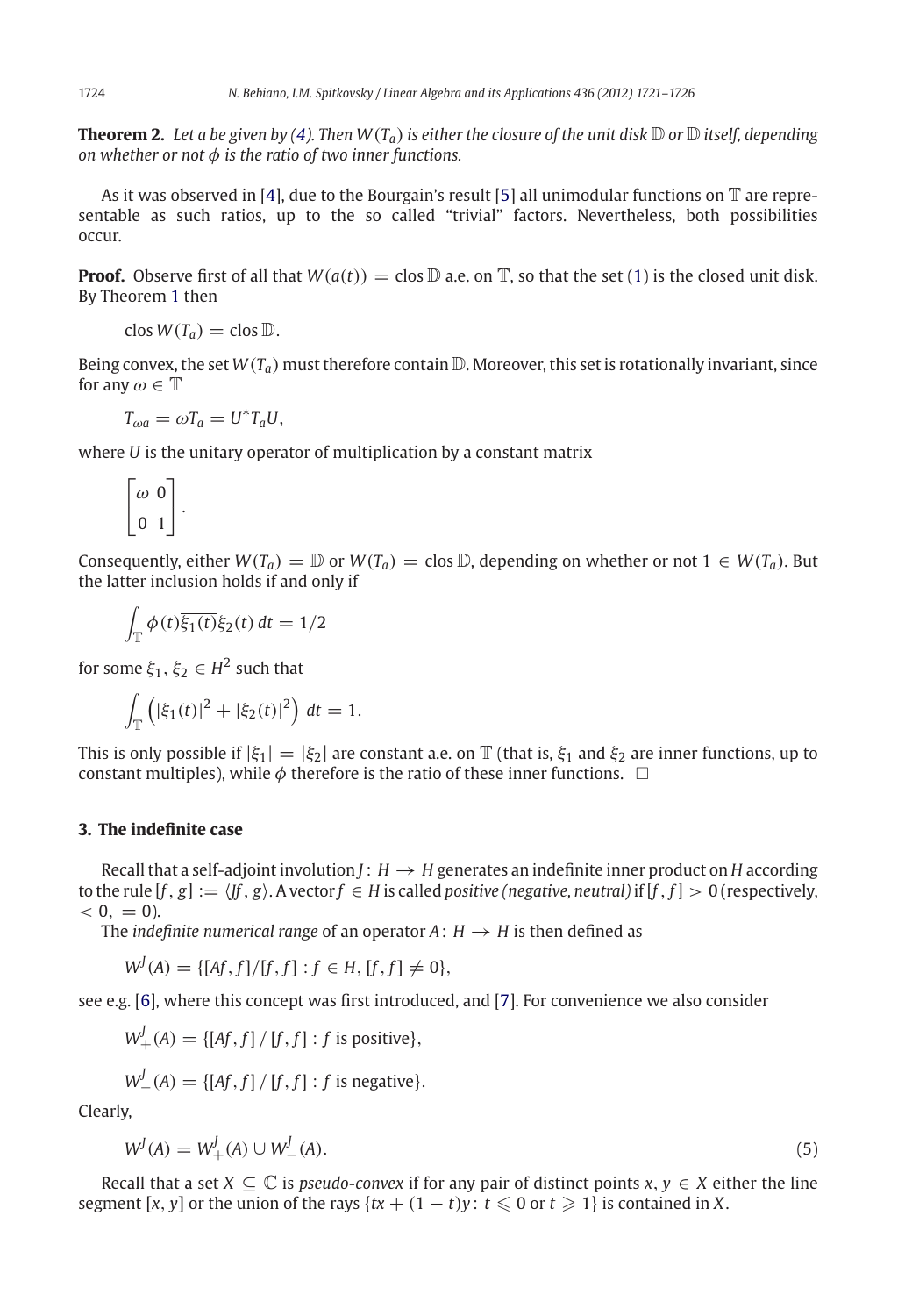**Theorem 3** [\[6\]](#page-6-5). The sets  $W^J_{\pm}(T)$  are convex while  $W^J(T)$  is pseudo-convex.

As in Section [2,](#page-2-0) we consider  $H = L_n^2$ . We also restrict ourselves to the case  $[f, g] := \langle f, g \rangle =$  $\int_{\mathbb{T}} g^*(t) f(t) dt$ , where *J* is a self adjoint involution on  $\mathbb{C}_n$ .

<span id="page-5-4"></span>In the notation above, we do not distinguish between *J* as an element of  $\mathbb{C}_{n \times n}$  and the multiplication operator *MJ*.

**Theorem 4.** The closures of the sets  $W_+^J(T_a)$  and  $W_+^J(M_a)$  are the same, and coincide with the closure of  $Z_+ + K$ . Here  $Z_+$  is the union of all the rays of the lines passing through  $z_\pm$  with  $z_\pm\in{\rm conv}\{W_\pm^f(A)\colon A\in{\mathbb R}\}$ *<sup>R</sup>*(*a*)} *having the endpoints z*<sup>+</sup> *and not containing the respective z*−*, while K is the cone generated by*  $\{[Ax, x] : A \in \mathcal{R}(a), [x, x] = 0\}.$ 

**Proof.** The first part of the statement can be justified along the same lines as the alternative proof of [\(2\)](#page-2-3) described in Section [2.](#page-2-0)

As for the second part, consider any  $z \, \in \, W^{J}_{+}(M_{a}).$  By definition,  $z \, = \, [M_{a}f,f] \, / \, [f,f]$  for some positive *f*. Denote by  $\mathbb{T}_+$  and  $\mathbb{T}_0$  the subsets of  $\mathbb{T}$  on which the vector  $f(t)$  is positive/negative or neutral, respectively (naturally, these subsets are defined modulo measure zero), and let

$$
s_{\pm} = \pm \int_{\mathbb{T}_{\pm}} [f(t), f(t)] dt.
$$

Then  $s_{+} > s_{-} \geq 0$ , and

<span id="page-5-2"></span>
$$
z = \left(\frac{s_+}{s_+ - s_-}z_+ - \frac{s_-}{s_+ - s_-}z_-\right) + \frac{1}{s_+ - s_-}z_0,
$$
\n<sup>(6)</sup>

<span id="page-5-1"></span><span id="page-5-0"></span>where

$$
z_{+} = \frac{1}{s_{+}} \int_{\mathbb{T}_{+}} [a(t)f(t), f(t)] dt,
$$
\n(7)

$$
z_{-} = -\frac{1}{s_{-}} \int_{\mathbb{T}_{-}} [a(t)f(t), f(t)] dt
$$
\n(8)

if *s*<sup>−</sup> > 0 and *z*<sup>−</sup> = 0 otherwise, while

$$
z_0 = \int_{\mathbb{T}_0} \left[ a(t)f(t), f(t) \right] dt.
$$

Approximating *a* and *f* as in the respective part of the proof of Theorem [1,](#page-2-2) we conclude that  $z_{+}$  given by [\(7\)](#page-5-0), [\(8\)](#page-5-1) belong to the closures of conv $\{W^J_{\pm}(A): A \in \mathcal{R}(a)\}$ . Consequently, the expression in the parentheses in  $(6)$  is in the closure of  $Z_+$ , while the last summand in  $(6)$  obviously lies in the closure of *K*. This proves that  $W_+^J(M_a) \subseteq \text{clos}(Z_+ + K)$ .

To proceed in reverse, note that points in  $Z_+ + K$  have the form [\(6\)](#page-5-2), in which  $s_+ > s_- \ge 0$ , *z*<sub>0</sub> ∈ *K* and *z*<sup>⊥</sup> ∈ conv{*W*<sup>*I*</sup><sub></sub> $\leq$  *A*): *A* ∈ *R*(*a*)}. Let us approximate *z*<sub>+</sub> by a finite convex combination of  $[A_j f_j, f_j] / [f_j, f_j]$  with some positive vectors  $f_j$  and  $A_j \in \mathcal{R}(a)$ , and let  $f$  take the value  $f_j$  on sufficiently small (and therefore non-overlapping) subsets  $U_i \subset \mathbb{T}$  with positive measure such that  $a|_{U_i}$  are close to  $A_i$ . Denote the union of these  $U_i$  by  $\mathbb{T}_+$ . Then

<span id="page-5-3"></span>
$$
\int_{\mathbb{T}_+} [a(t)f(t), f(t)] \, dt \bigg/ \int_{\mathbb{T}_+} [f(t), f(t)] \, dt \tag{9}
$$

can be made arbitrarily close to  $z_{+}$ . Scaling  $f_i$  if needed, we may arrange for

$$
\int_{\mathbb{T}_+} [f(t), f(t)] \, dt = s_+
$$